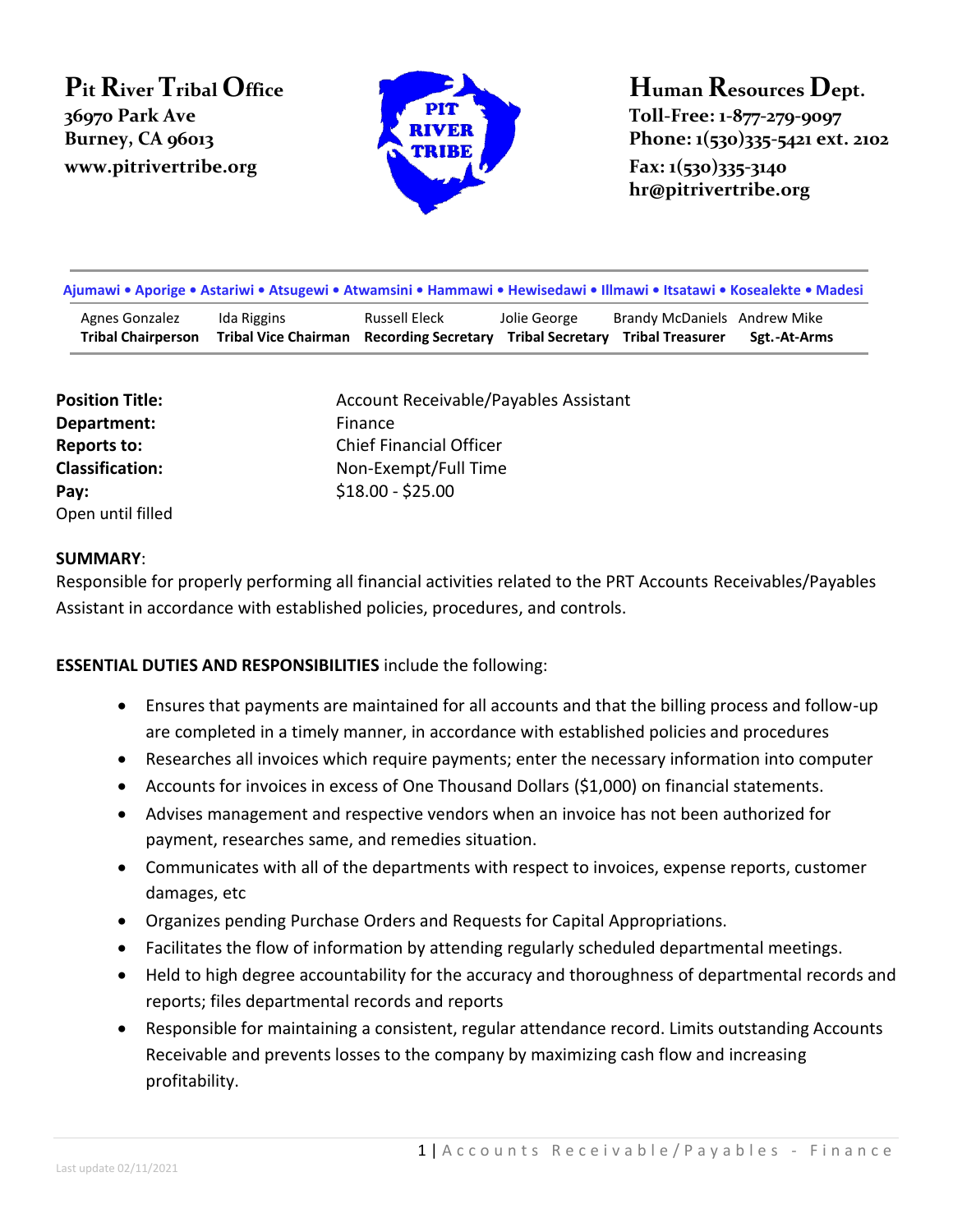- Develops departmental policies and procedures to increase productivity, training Accounts Receivable employees, as necessary.
- Organizes and maintains filing system for Accounts Receivable.
- Facilitates the flow of information throughout the property by organizing and presiding over regularly scheduled meetings with all Accounts Receivable Employees.
- Responsible for maintaining a consistent, regular attendance record.

#### **QUALIFICATION REQUIREMENTS**:

In order to perform this job successfully, an individual must be able to perform each essential duty satisfactorily. The requirements listed below are representative of the knowledge, skill, and/or ability required. Reasonable accommodations may be made to enable individuals with disabilities to perform the essential functions.

### **Qualification:**

- 1. High School Diploma or equivalent (GED) required; Community College or University degree preferred.
- 2. Some college courses in Accounting, or related area, preferred.
- 3. Experience with computers and word processing (Microsoft Word/Excel);
- 4. Must be familiar with standard office procedures and equipment (i.e., copier, fax, postage machine, etc.);
- 5. Must be able to manage several priorities simultaneously and meet deadlines;
- 6. Must have excellent oral and written communication skills.

#### **SPECIAL QUALIFICATIONS:**

Must possess effective communication and organizational skills. A minimum of one year of experience in Accounts Receivable, Accounts Payables with a concentration on credit and collection laws and billing procedures required. Must be computer-literate.

#### **LANGUAGE SKILLS:**

Ability to apply commonsense understanding to carry out a variety of instructions furnished in written, oral or diagram form. Ability to respond to common inquiries or complaints from customers. Ability to effectively present information in one-on-one and small group situations.

#### **MATHEMATICAL SKILLS:**

Ability to add, subtract, multiply and divide into all units of measure, using whole numbers, common fractions, and decimals.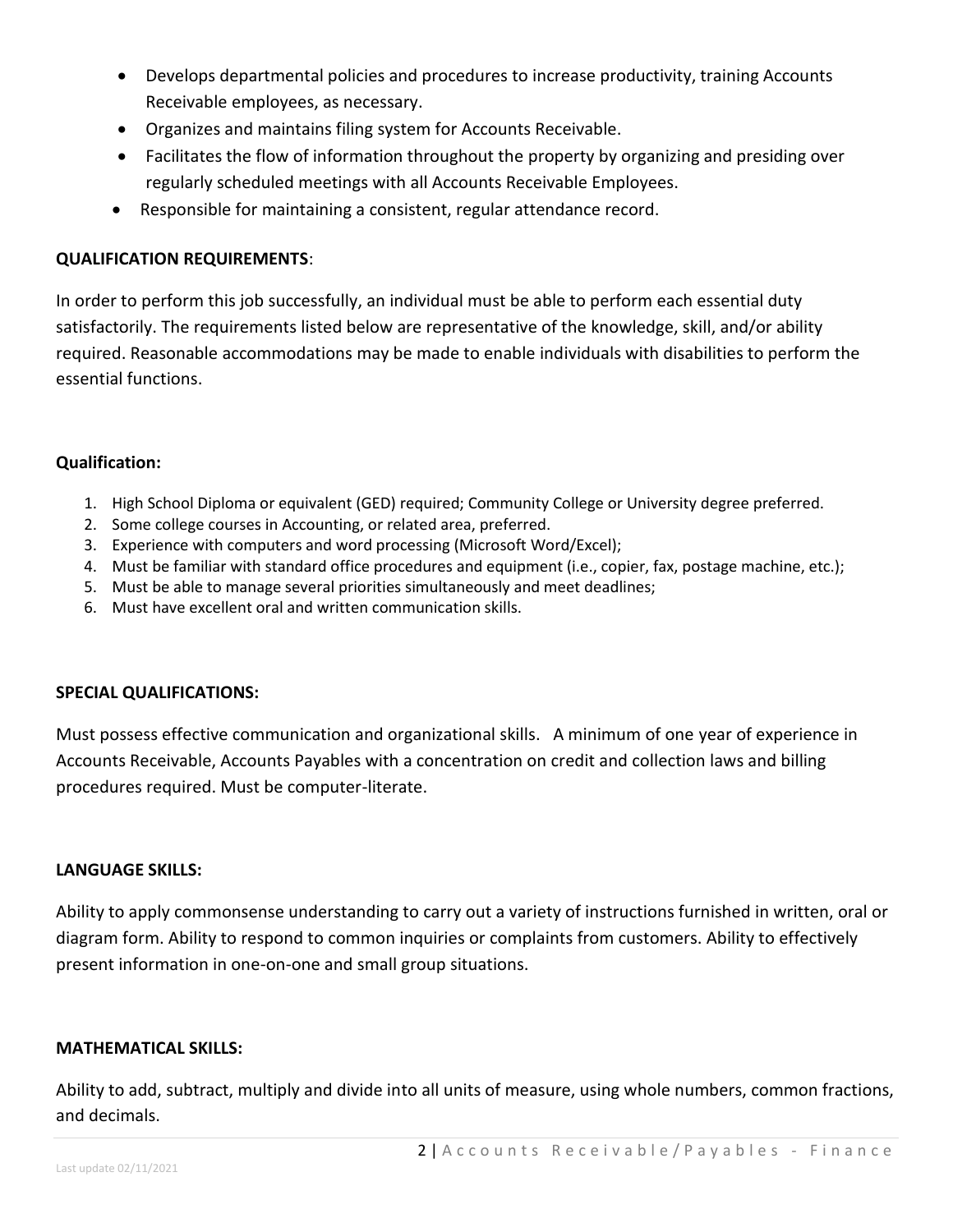#### **Working Conditions:**

Work is performed in a small office with limited storage, filing and work space. Frequent interruptions may occur from staff and community members.

#### **Working Environment:**

The environment involves the usual risks and stress of an office environment.

This job description is not an employment agreement or contract. Management has the exclusive right to alter this job description at any time without notice

#### **Requirements:**

- Adhere to all PRT policies
- Must submit to a criminal background check.

**Note:** This position requires awareness **and** deep appreciation of Indian traditions, customs, and socioeconomic needs. It requires the ability, at all times, to meet and deal effectively in contact with Indian people and organizations. This position requires tact, courtesy, confidentiality, discretions, resourcefulness, and sound judgment in handling sensitive issues.

The Pit River Tribe is an Equal Opportunity employer and actively encourages application from all persons regardless of race, color, religion, sex, age, national origin, marital status, ancestry, sexual orientation, sensory, mental, physical, or other non-disqualifying disability.

**Native Preference:** Preference in hiring is given to qualified American Indians in accordance with the Indian Preference Act (Title25, US Code, Chapter 14, Sub Chapter V, Section 472 & 473).

**Acknowledgment:** This position description is intended to provide an overview of the requirements of the position. It is not necessarily inclusive, and this position may require other essential and/or non-essential functions, tasks, duties, or responsibilities not listed herein. Management reserves the right to add, modify, or exclude any essential requirement at any time with or without notice. Nothing in this position description, or by the completion of any conditions of the Employee's job, is intended to create a contract of employment of any type.

The Pit River Tribe (PRT) job description is a management tool to help organize duties and provide employees with the employer's expectations with regard to the specific job classification. The duties listed are intended only as illustrations of the various types of work that may be performed. The omission of specific statements of duties does not exclude them from the position if the work is a reasonable assignment for the position.

## **Applications and Job descriptions**: can be downloaded from the Pit River Tribe website at

<http://pitrivertribe.org/tribal-employment/> or from the HR Department at Tribal Administration. All applications must be completely filled out, legible, and with reliable contact information, including your email address if available. Incomplete applications will not be considered. For supervisory, management, or Director positions, it is helpful to include a current resume and cover letter articulating why you would like to work for the Pit River Tribe and how you feel you can best serve in the position opening.

#### **Contact:**

Director of Human Resources Human Resources Department 36970 Park Avenue Burney, California 96013